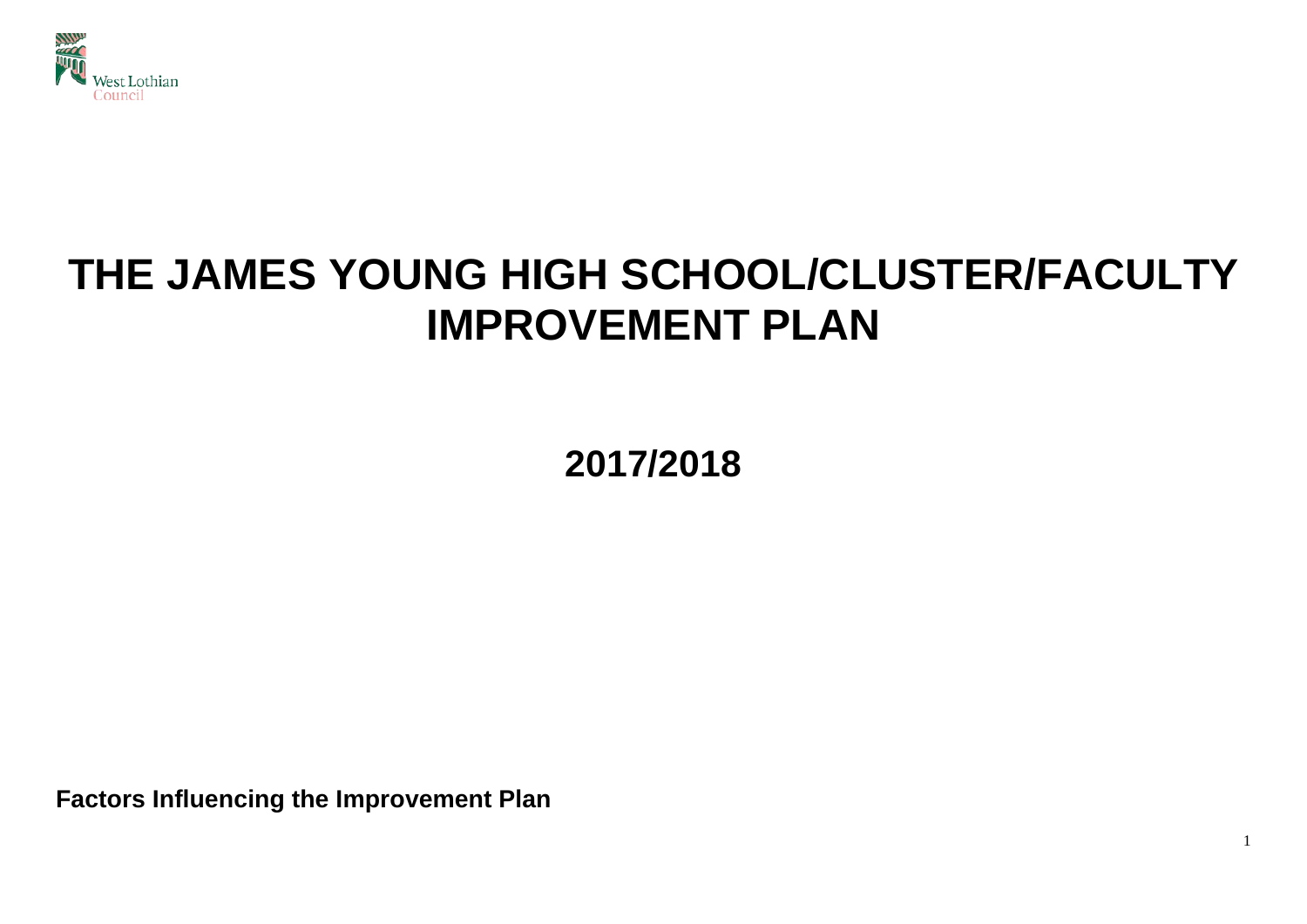# **School factors**

Addressing Action Points identified in school's Self Evaluation procedures Cluster Improvement Plan Consistency in learning and teaching, implementing recommendations of *Improving Scottish Education* Flexible early learning and childcare implementation

# **Local authority factors**

*Moving Forward in Learning – Leadership for Improvement; Learning, Teaching and Assessment; Wellbeing and Inclusion; Early Years Framework* Raising attainment, including closing the gap *Delivering Better Outcomes* Single Outcome agreement Corporate Plan Integrated Children's Services Plan (Life Stages) Education Services Management Plan West Lothian's Early Years' Framework West Lothian Parental Engagement Framework Increased entitlement to early years' provision

# **National factors**

National Improvement Framework / Scottish Attainment Challenge / National Improvement Hub / Raising Attainment for All Pupil Equity Funding How Good is Our School? 4<sup>th</sup> Edition and How Good is Our Early Learning and Childcare Getting it Right for Every child (GIRFEC) Curriculum for Excellence Developing Scotland's Young Workforce Building the Ambition Standardised Assessments Child Protection Issues / Guidance National Legislation: Children and Young People (Scotland) Act 2014 GTCS standards and professional update Our Vision & Values



Our whole school vision for learning is based around the following: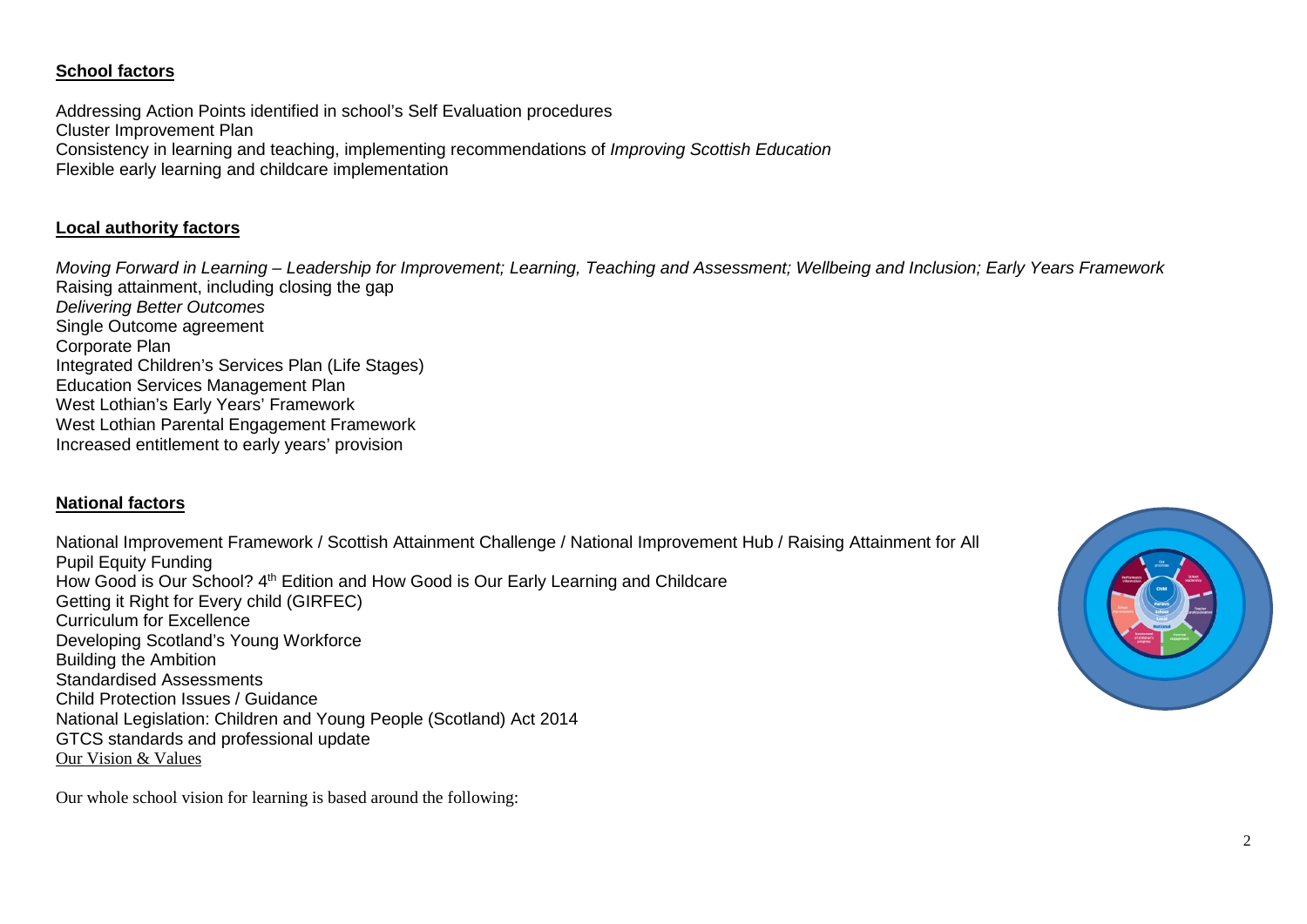## OUR LEARNING OUR COMMUNITY OUR FUTURE

# With a focus on:

| Achievement:   | where we are all learners engaging in excellent, challenging and innovative learning experiences where we all have opportunities to achieve<br>our full potential |
|----------------|-------------------------------------------------------------------------------------------------------------------------------------------------------------------|
| Relationships: | where we value and respect all members of our community and communicate openly and honestly, working collaboratively                                              |
| Aspiration:    | where we pursue excellence through resilience, hard work and determination, and have high expectations of ourselves and others                                    |

# **Our Aims**

# **Leadership and Management**

• To foster an ethos of effective partnership working with school, home, partner agencies and the wider community to empower our children.

# **Learning Provision**

- To create a safe and enjoyable learning environment where children and staff can thrive and succeed, and each individual's uniqueness is celebrated.
- To develop a progressive and challenging curriculum, which develops skills for life-long learning, which is meaningful, relevant and enjoyable.

# **Successes and Achievements**

• To ensure the best possible outcomes for all our learners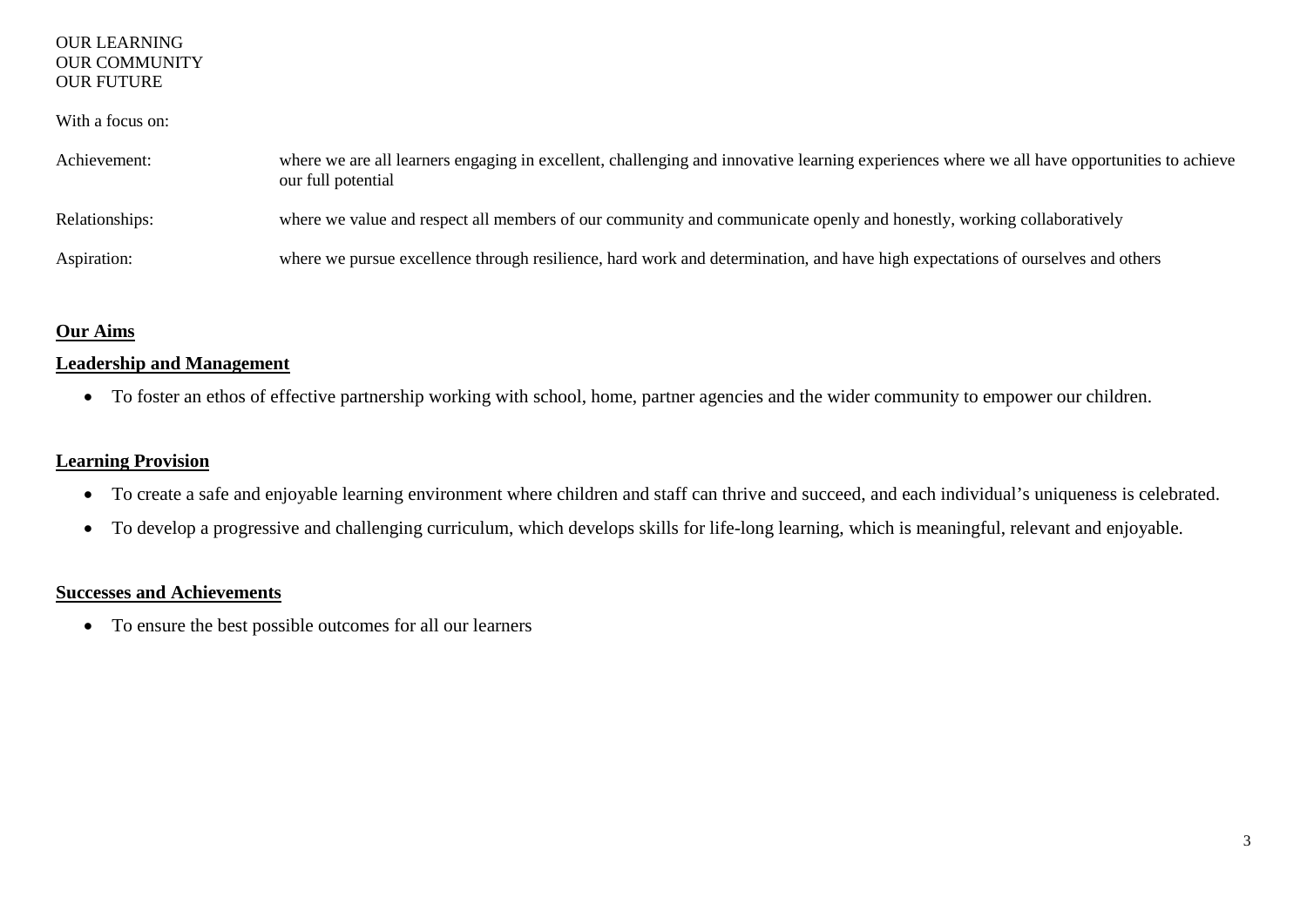| <b>Ensuring Excellence and Equity</b>                                                                                                |                                              |                                                   |                         |            |            |                                                                                                        |
|--------------------------------------------------------------------------------------------------------------------------------------|----------------------------------------------|---------------------------------------------------|-------------------------|------------|------------|--------------------------------------------------------------------------------------------------------|
| Desired outcomes linked to NIF priorities<br>(observable, measurable outcomes which<br>focus on learning, achievement and wellbeing) | NIF driver mapping<br>(check as appropriate) | <b>HGIOS4</b><br><b>HGIO</b><br><b>ELC</b><br>QIs | <b>Proposed Actions</b> | Bv<br>Whom | Bv<br>When | <b>Evidence</b><br><i>linclude performance</i><br>data, quality indicators<br>and stakeholders' views) |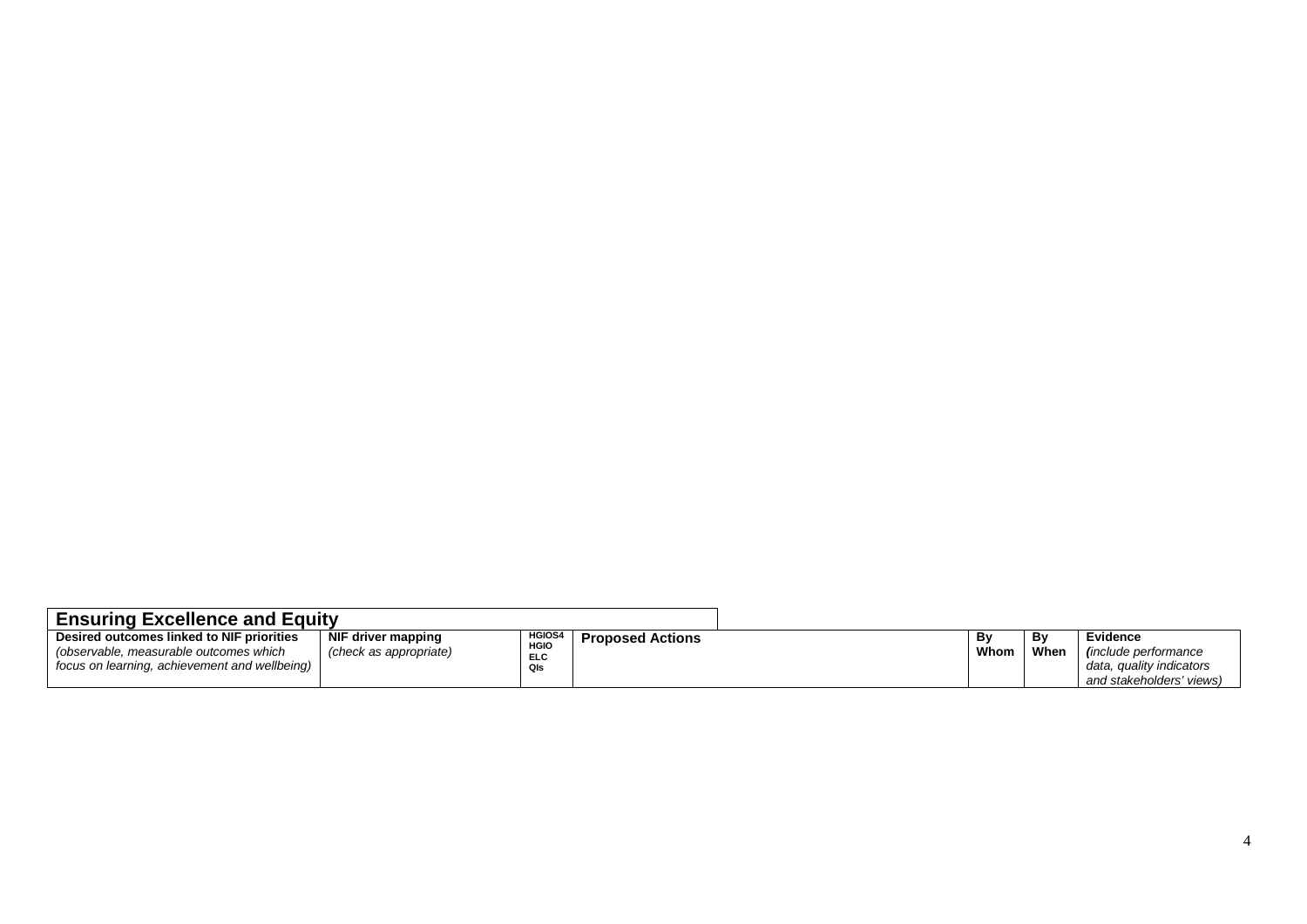|                        | Raising attainment for all:                                                                                                      | □School/ELC Improvement                                                             | 1.1        |           |                                                                                                                                                                                                                          |                                                   |                            |                                                                           |
|------------------------|----------------------------------------------------------------------------------------------------------------------------------|-------------------------------------------------------------------------------------|------------|-----------|--------------------------------------------------------------------------------------------------------------------------------------------------------------------------------------------------------------------------|---------------------------------------------------|----------------------------|---------------------------------------------------------------------------|
|                        |                                                                                                                                  | ⊠School/ELC Leadership                                                              | 1.3        |           |                                                                                                                                                                                                                          |                                                   |                            |                                                                           |
|                        | Exit point tariff scores to increase                                                                                             | □Teacher/Pract Professonalism                                                       | 2.3        |           | Inclusion of PF meetings for S6 to increase exit tariff                                                                                                                                                                  | <b>DHTC</b>                                       | Oct<br>2017                | Insight analysis                                                          |
|                        | across all quintiles                                                                                                             | ⊠Parental Engagement<br>⊠Assess. of Children's Progress<br>⊠Performance Information | 2.5<br>3.2 |           | points<br>• Expansion of flexible curriculum in S4 (i-thrive) and S5 (i-<br>develop leadership)                                                                                                                          | <b>DHTPEF</b>                                     | May<br>2018                | Interventions in place<br>post PF meetings                                |
|                        |                                                                                                                                  |                                                                                     |            |           | • Robust tracking of S6 enhanced curriculum including an<br>increase in accredited courses                                                                                                                               | <b>PTC</b>                                        | May<br>2018                | <b>Increased RAG</b><br>accuracy post result                              |
|                        |                                                                                                                                  |                                                                                     |            |           | Further streamlining to ensure strong departmental<br>tracking in SP                                                                                                                                                     | DHTC<br><b>PTCS</b>                               | Dec<br>2017                | Pupil focus groups, 5-                                                    |
| $\bullet$              | Improved attainment across all<br>quintiles in Literacy and Numeracy by<br>end of S3 and all young people will                   |                                                                                     |            | $\bullet$ | Inclusion of BGE PF meetings to target earlier whole<br>school interventions and QA learner conversations<br>particularly in BGE                                                                                         | <b>DHTC</b>                                       | Oct<br>2017                | aday and CSI to<br>sample the quality of<br>learner conversations         |
| $\bullet$              | reach their expected level or beyond<br>An increase in targeted interventions<br>in BGE<br>An increase in the quality of learner |                                                                                     |            |           | • Review of pilot BGE tracking in S1 including confidence<br>in moderation using new Benchmarks; roll out of strategy<br>to S2; including use of standardised assessment data in<br>its predictive nature with all staff | DHTC<br><b>PTCS</b>                               | Oct<br>2017                | Performance<br>information reliable S1,<br>2, 3                           |
|                        | conversations                                                                                                                    |                                                                                     |            |           | • Development of PF meeting strategy including tracking<br>the progress of key SIMD and LAC groups                                                                                                                       | <b>DHTC</b>                                       | Sep<br>2017                | SI programme, 5-aday                                                      |
|                        |                                                                                                                                  |                                                                                     |            |           | Increased focus on improving the pedagogical core<br>through Tapestry on questioning, feedback,<br>differentiation - all staff involved in TLC group                                                                     | <b>DHTPEF</b>                                     | May<br>2018                | Course Choice form<br>showing increased<br>variety of pathways,           |
|                        | An increase in the variety of courses<br>on offer to suit the needs of all                                                       |                                                                                     |            |           | Review of Learner Pathways (including S5 i-work) in<br>conjunction with overall Curriculum Evaluation and                                                                                                                | <b>DHTC</b><br><b>PTCS</b>                        | May<br>2018                | pupil questionnaires<br>and focus groups                                  |
| $\bullet$              | learners<br>A clear curriculum rationale shared<br>by all staff and wider community                                              |                                                                                     |            |           | Review; to create a rationale understood by all staff,<br>wider community and partners                                                                                                                                   |                                                   |                            | Curriculum rationale<br>Primary attainment                                |
| $\bullet$              | A shared understanding of progress<br>in all curricular areas from p7 to S1                                                      |                                                                                     |            |           | Increased focus on curricular transition from p7 to S1<br>Re-evaluation of Progression Pathways in line with<br><b>Benchmarks</b>                                                                                        | DHTC<br><b>PTCS</b><br><b>DHTC</b><br><b>PTCS</b> | May<br>2018<br>May<br>2018 | data shared widely with<br>all staff                                      |
|                        | and beyond                                                                                                                       |                                                                                     |            |           | Evidence of impact of moderation activities and<br>consistency of shared understanding<br>Improving parental understanding of what progression in<br>learning looks like within and between levels through               | <b>DHTC</b><br><b>PTCS</b><br>DHTC<br><b>PTC</b>  | May<br>2018<br>May<br>2018 | Participation data,<br>parental questionnaires<br>and focus groups        |
|                        |                                                                                                                                  |                                                                                     |            |           | reporting                                                                                                                                                                                                                |                                                   |                            | Seemis attendance<br>data                                                 |
| $\bullet$<br>$\bullet$ | Positive feedback from parents from<br>pilot family learning opportunities<br>An increase in attendance in senior                |                                                                                     |            |           | • Introduction of Family Learning Strategy                                                                                                                                                                               | HT                                                | Dec<br>2017                | Professional evidence<br>file populated with self-<br>evaluation evidence |
|                        | school across all subjects                                                                                                       |                                                                                     |            |           | Period by period attendance analysis in senior phase<br>and actions as well as Children First Family Learning<br>Officer                                                                                                 | <b>DHTS</b>                                       | Dec<br>2017                | clearly linked to SIP<br>following year                                   |
| $\bullet$              | Improvements through self-<br>evaluation clearly visible at<br>departmental, teacher and pupil level                             |                                                                                     |            |           | Development of Self-Evaluation for Improvement<br>Strategy including: Post CSI Impact Reports, clear                                                                                                                     | <b>DHTC</b>                                       | Nov<br>2017                | Baseline and impact<br>data of PEF Champion<br>interventions              |
|                        |                                                                                                                                  |                                                                                     |            |           | linkage between CLPL and improvement for pupils, PTC<br>calendar to include opportunities for self-evaluation and                                                                                                        |                                                   |                            | Parental feedback re<br>reporting                                         |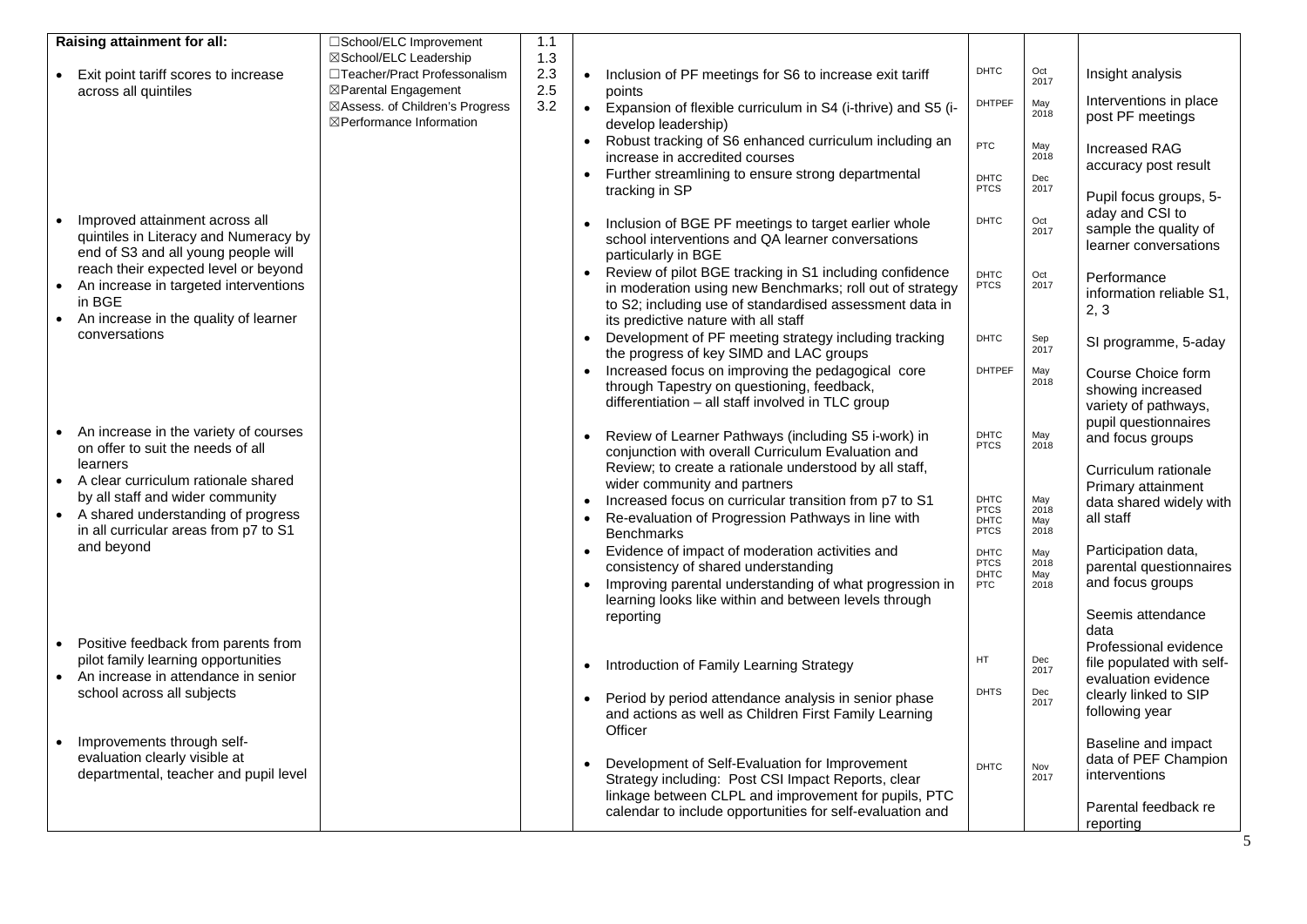| All stakeholders involved in self-                                                                                                                                                                                                                          |                                                                                                                                                                                      |                   | evidence gathering in particular around areas in QI 2.3<br>• Termly report for all staff on aspects of school<br>improvement<br>• Clear baseline and impact evaluated for each remit                                                                                                                                                                                                                                                                                                                                                                                                                                                                                                                                                                                                                                                                                                                                   | <b>SLT</b><br>ELT                                                                                                                  | Aug<br>2017<br>Aug<br>2017                                                                                            | Attendance of staff at<br>PDF meetings and<br>minuted discussions                                                                                                                                                                                                                                                               |
|-------------------------------------------------------------------------------------------------------------------------------------------------------------------------------------------------------------------------------------------------------------|--------------------------------------------------------------------------------------------------------------------------------------------------------------------------------------|-------------------|------------------------------------------------------------------------------------------------------------------------------------------------------------------------------------------------------------------------------------------------------------------------------------------------------------------------------------------------------------------------------------------------------------------------------------------------------------------------------------------------------------------------------------------------------------------------------------------------------------------------------------------------------------------------------------------------------------------------------------------------------------------------------------------------------------------------------------------------------------------------------------------------------------------------|------------------------------------------------------------------------------------------------------------------------------------|-----------------------------------------------------------------------------------------------------------------------|---------------------------------------------------------------------------------------------------------------------------------------------------------------------------------------------------------------------------------------------------------------------------------------------------------------------------------|
| evaluation activities and leading<br>aspects of school improvement<br>All pupils experience positive and<br>nurturing relationships<br>All pupils and staff confident in their<br>independent use and choice of digital<br>technologies to enhance learning |                                                                                                                                                                                      |                   | • Expansion of learning lunches - numeracy, digital<br>literacy and teacher led CLPL conference<br>• Development of SLT self-evaluation calendar to include<br>regular opportunities for parents and partners to become<br>involved in self-evaluation including parents 5 a-day,<br>drop in sessions, questionnaires, focus groups formally<br>and informally as well as further opportunities for pupils<br>and staff including 'controversial statement' PDFs<br>Introduction of 7 PEF Champions<br>$\bullet$<br>• Use of improvement Methodologies pilot projects with<br>ELT and SLT<br>• Activities for further strengthen our School Vision with<br>pupils, parents and teachers - visible in all school<br>policies and on website<br>Implementation of Positive Relationships and Discipline<br>Policy with an expansion on restorative practices<br>Creation of Digital Literacy Strategy including CLPL for | <b>DHTC</b><br><b>PTC</b><br><b>DHTC</b><br><b>DHTPEF</b><br><b>DHTC</b><br><b>HT</b><br>HT<br><b>DHTPEF</b><br><b>DHTS</b><br>PTC | Dec<br>2017<br>Aug<br>2017<br>Aug<br>2017<br>May<br>2018<br>Dec<br>2017<br>Aug<br>2017<br>Dec<br>2017                 | Reduction in referrals<br>and staff feedback re<br>policy<br>Baseline and end of<br>year data, participation<br>rates on Glow, Didbook<br>and Show My<br>Homework<br>SIMD Data file<br>Policies and website<br>reflect vision<br><b>Professional Evidence</b><br>file updated with<br>impact of each remit<br>Pilot Improvement |
|                                                                                                                                                                                                                                                             |                                                                                                                                                                                      |                   | staff and training for pupils                                                                                                                                                                                                                                                                                                                                                                                                                                                                                                                                                                                                                                                                                                                                                                                                                                                                                          |                                                                                                                                    |                                                                                                                       | Methodologies<br>documentation                                                                                                                                                                                                                                                                                                  |
| Improvement in Literacy for all:<br>At least 85% of all pupils across all<br>quintiles achieve a minimum of level<br>3 in Literacy<br>A full embedded Literacy strategy<br>$\bullet$<br>that has effective universal, targeted<br>and RoA interventions     | □School/ELC Improvement<br>□School/ELC Leadership<br>□Teacher/Pract Professonalism<br>□Parental Engagement<br>⊠Assess. of Children's Progress<br>$\boxtimes$ Performance Information | 1.1<br>2.3<br>3.2 | • Literacy Policy launched<br>Pilot moderation of literacy assessments with Social<br><b>Subjects Faculty</b><br>• Expansion of Literacy Pathway to include targeted pupils<br>identified for S2-S3 as well as S1<br>• Literacy Ambassadors to support literacy work in BGE<br>classes<br>• Literacy PEF Champion to support Quintile 1&2 pupils<br>underperforming in Writing and Reading<br>• Supported interventions for S1 small group setting<br>• Literacy Tracking booklet for pupils to record skills<br>development across subjects<br>• Inclusion of SIMD and LAC data in English department<br>T&M records to aid interventions                                                                                                                                                                                                                                                                             | PTC<br>PTC and<br>Social<br>Subjects<br>Faculty<br>PTC and<br>SfL<br><b>PTC</b><br>PEFCH<br>PEFCH<br><b>PTC</b><br><b>PTC</b>      | Aug<br>2017<br>Dec<br>2017<br>Aug<br>2017<br>Aug<br>2017<br>Dec<br>2017<br>Dec<br>2017<br>Aug<br>2017<br>Sept<br>2017 | <b>Literacy Policy</b><br>Staff feedback re<br>literacy assessment<br>and feedback to pupils<br>Improved reading<br>levels S1-S3<br>Pupil<br>questionnaires/focus<br>groups<br>Staff focus groups<br>Increased number of<br>pupils achieving or<br>exceeding expected<br>levels S1-3 in reading<br>and writing                  |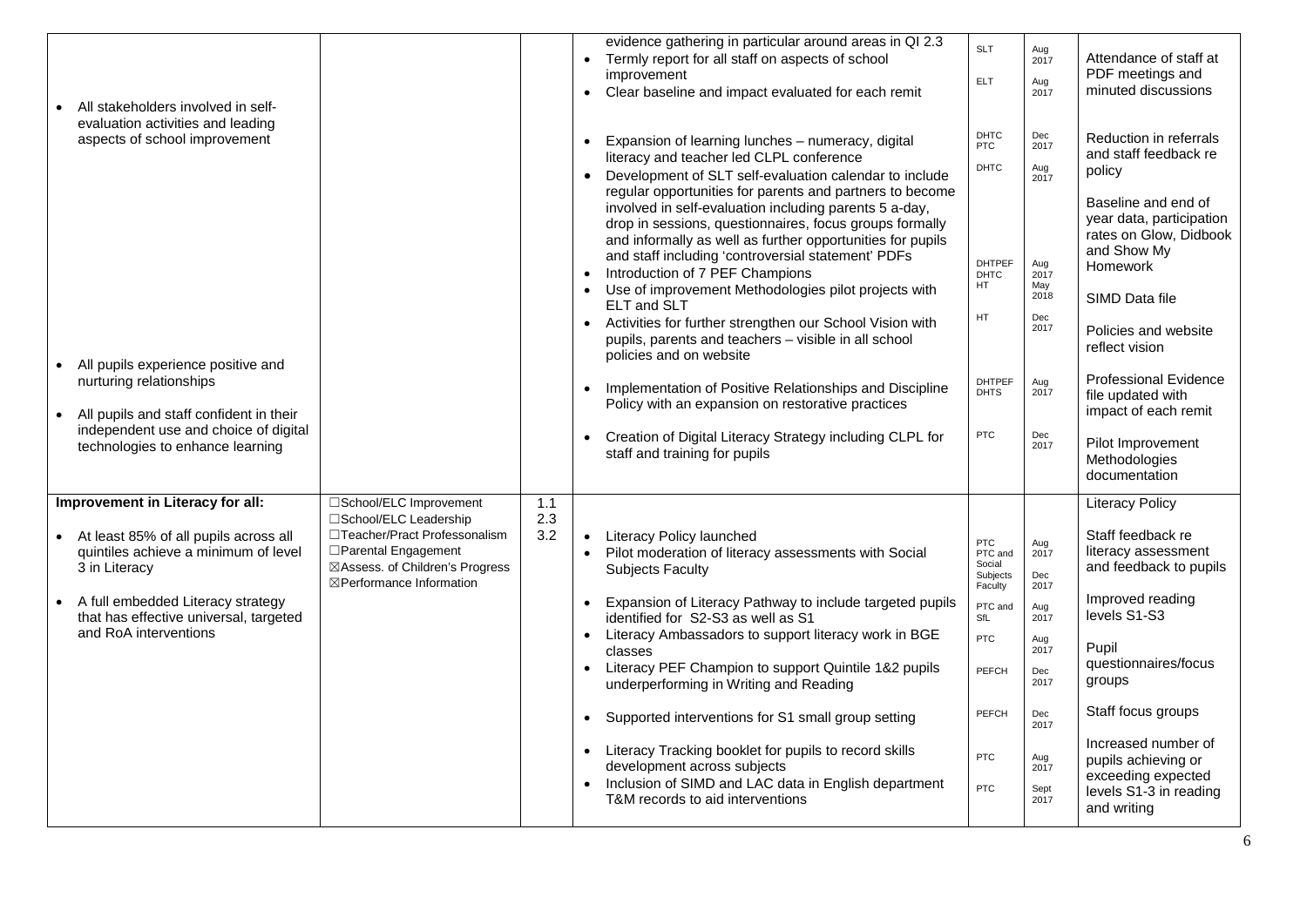| A further increase in staff confidence<br>in achievement of a level<br>Improvement in Numeracy for all:<br>At least 85% of all pupils across all<br>quintiles achieve a minimum of level<br>3 in Numeracy<br>Increasing number of pupils in S4<br>achieving Level 5 Maths and<br>Numeracy<br>A full embedded Numeracy strategy<br>that has effective universal, targeted<br>and RoA interventions<br>An increase in staff understanding of<br>progression in Numeracy and further<br>commonality in approaches | □School/ELC Improvement<br>⊠School/ELC Leadership<br>□Teacher/Pract Professonalism<br>⊠Parental Engagement<br>⊠Assess. of Children's Progress<br>⊠Performance Information  | 1.1<br>2.3<br>3.2        | $\bullet$<br>$\bullet$<br>$\bullet$<br>$\bullet$<br>$\bullet$<br>$\bullet$<br>$\bullet$ | Training of (at least) one member of English staff in<br><b>Reading Recovery</b><br>Online materials developed for parental use<br>Learning Lunches and CLPL courses available for all<br>staff around key literacy topics<br>Further expansion of moderation activities to align with<br>benchmarking data<br>Numeracy Strategy and Vision launched<br>Targeted interventions to include timely identification of<br>pupil underperformance in S1-3 in comparison to CAT<br>Inclusion of SIMD and LAC data in departmental T&M<br>records to aid interventions<br>Introduction of Numeracy Ambassadors to support<br>interventions in P7 and S1 including use of PS time<br>Training of 2 staff members in Numeracy Recovery to<br>support interventions including Small Group Setting<br>Further primary liaison using Numeracy PT role<br>Expansion of Universal strategies including a refocus of<br>i-count period, Numeracy Ninjas<br>Learning lunch programme with key Numeracy topics<br>Targeted link with Science to consider benchmarks,<br>commonality across Numeracy skills, increase staff<br>understanding of progression, consideration of<br>Numeracy assessment evidence in Science<br>CLPL around GIRFEC spreadsheet and CEM results for<br>staff<br>Online materials developed for parental use | SfL<br><b>PTC</b><br>PTC<br>PTC<br>Dep<br><b>PTC</b><br><b>PTC</b><br>PEFCH<br><b>PTC</b><br><b>PTC</b><br><b>PTC</b><br><b>PTC</b><br><b>PTC</b><br><b>PTC</b><br><b>PTC</b><br>PTCNU<br><b>PTC</b><br><b>PTC</b> | Aug<br>2017<br>May<br>2018<br>May<br>2018<br>Dec<br>2017<br>Aug<br>2017<br>Aug<br>2017<br>Sep<br>2017<br>Aug<br>2017<br>May<br>2018<br>May<br>2018<br>Aug<br>2017<br>Sep<br>2017<br>Oct<br>2017<br>Aug<br>2017<br>Oct<br>2017 | Staff feedback re<br><b>Reading Recovery</b><br>Parental focus group/<br>questionnaire<br>Staff feedback re CLPL<br>sessions and Learning<br>lunches<br>Numeracy strategy<br>Increased number of<br>pupils achieving or<br>exceeding expected<br>levels S1-3<br>Insight analysis SP<br>Targeted interventions<br>in place<br>Pupil<br>questionnaires/focus<br>groups<br>Numeracy Ninja data<br>across S1<br>Staff feedback re<br>learning lunches and<br>CEM data<br><b>Science Numeracy</b><br>assessment<br>Parental feedback |
|----------------------------------------------------------------------------------------------------------------------------------------------------------------------------------------------------------------------------------------------------------------------------------------------------------------------------------------------------------------------------------------------------------------------------------------------------------------------------------------------------------------|----------------------------------------------------------------------------------------------------------------------------------------------------------------------------|--------------------------|-----------------------------------------------------------------------------------------|----------------------------------------------------------------------------------------------------------------------------------------------------------------------------------------------------------------------------------------------------------------------------------------------------------------------------------------------------------------------------------------------------------------------------------------------------------------------------------------------------------------------------------------------------------------------------------------------------------------------------------------------------------------------------------------------------------------------------------------------------------------------------------------------------------------------------------------------------------------------------------------------------------------------------------------------------------------------------------------------------------------------------------------------------------------------------------------------------------------------------------------------------------------------------------------------------------------------------------------------------------------------------------------------------------------------|--------------------------------------------------------------------------------------------------------------------------------------------------------------------------------------------------------------------|-------------------------------------------------------------------------------------------------------------------------------------------------------------------------------------------------------------------------------|---------------------------------------------------------------------------------------------------------------------------------------------------------------------------------------------------------------------------------------------------------------------------------------------------------------------------------------------------------------------------------------------------------------------------------------------------------------------------------------------------------------------------------|
| Improvement in all children and<br>young people's wellbeing:<br>To raise the profile of all aspects of<br>Wellbeing (physical, mental and<br>emotional) and develop a consistent and<br>shared understanding of Wellbeing<br>across whole school community and its<br>direct relationship and impact on pupil                                                                                                                                                                                                  | □School/ELC Improvement<br>⊠School/ELC Leadership<br>□Teacher/Pract Professonalism<br>□Parental Engagement<br>□Assess. of Children's Progress<br>□ Performance Information | 1.1<br>1.3<br>2.3<br>3.2 | $\bullet$                                                                               | Establish joint pupil/staff working group to establish<br>Wellbeing strategy and future direction within JYHS,<br>ensuring that wellbeing is a key feature of the school's<br>vision moving forward<br>Programme of CLPL opportunities to discuss aspects of<br>wellbeing with other professionals (out with education)                                                                                                                                                                                                                                                                                                                                                                                                                                                                                                                                                                                                                                                                                                                                                                                                                                                                                                                                                                                              | <b>DHTS</b><br>/PTC<br><b>HWB</b><br><b>DHTS</b>                                                                                                                                                                   | May<br>2018<br>May<br>2018                                                                                                                                                                                                    | <b>Creation of Wellbeing</b><br>Strategy<br>staff/pupil/parent<br>questionnaires<br>Vision statement<br>CLPL programme for<br>staff and evaluation<br>Impact of professional<br>learning                                                                                                                                                                                                                                                                                                                                        |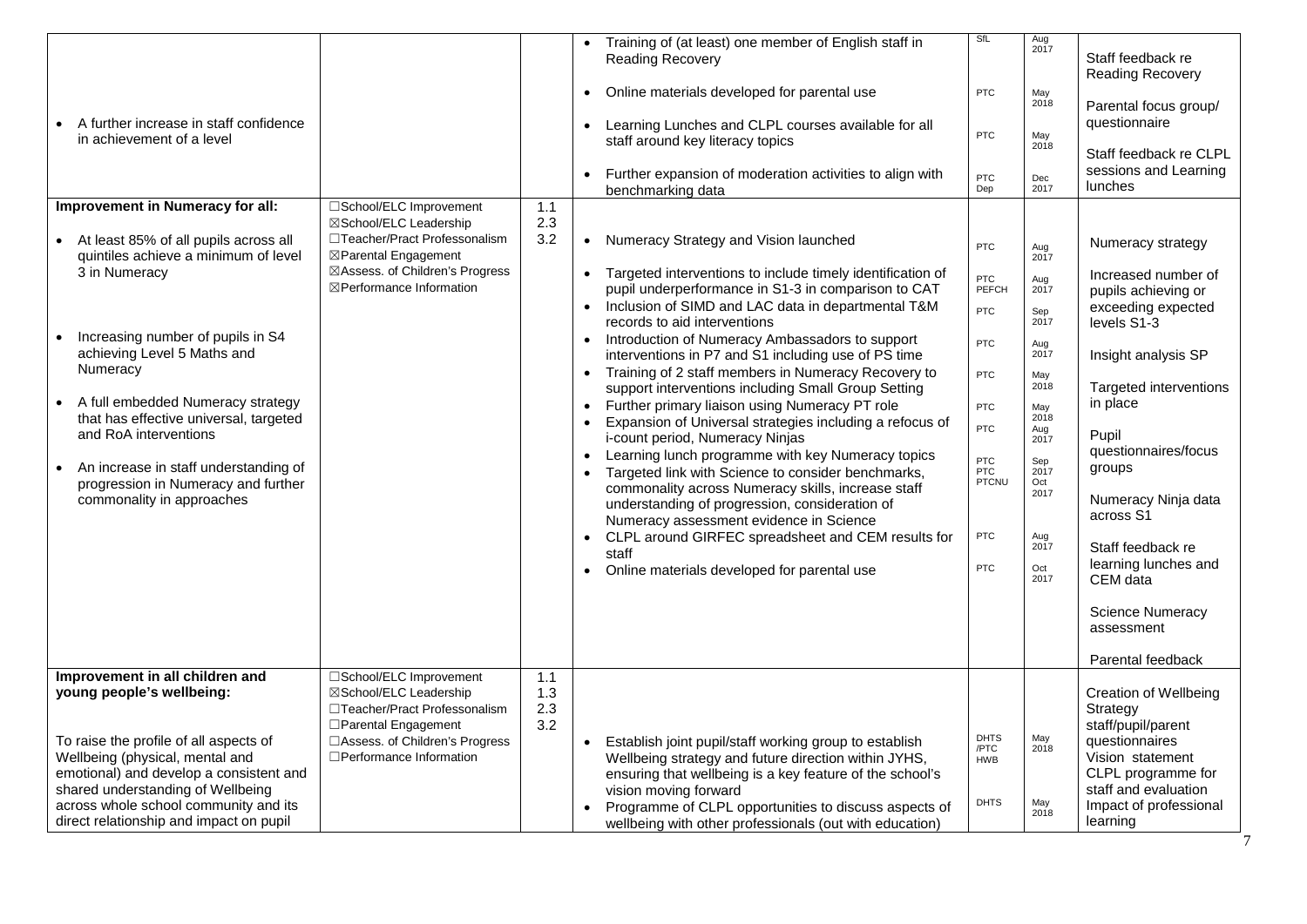| experience, attainment and achievement                                                                                                                                                                             |  | committed to its promotion<br>Professional Discussion Forums on Wellbeing<br>$\bullet$                                                                                                                                                                                                                                                     | DHTS/<br><b>PTC</b><br><b>HWB</b>        | Dec<br>2017                 | Ethos<br>Increased profile of<br><b>HWB</b>                                                                                                            |
|--------------------------------------------------------------------------------------------------------------------------------------------------------------------------------------------------------------------|--|--------------------------------------------------------------------------------------------------------------------------------------------------------------------------------------------------------------------------------------------------------------------------------------------------------------------------------------------|------------------------------------------|-----------------------------|--------------------------------------------------------------------------------------------------------------------------------------------------------|
|                                                                                                                                                                                                                    |  | Data on wellbeing accessible to staff and opportunities<br>for analysis and professional dialogue<br>• Conduct survey to evaluate extent to which staff are<br>engaged with local, national and, where appropriate,<br>international legislation affecting the rights, wellbeing and<br>inclusion of all young people                      | <b>DHTS</b><br><b>DHTS</b>               | Dec<br>2017<br>Sept<br>2017 | Surveys and feedback<br>from staff<br>Assembly programme<br>and evaluation with<br>pupils<br>HWB Programme for                                         |
|                                                                                                                                                                                                                    |  | Structured Assembly Programme for pupils on key<br>aspects of wellbeing and useful strategies/supports<br>available                                                                                                                                                                                                                        | <b>DHTS</b><br>/HH                       | Dec<br>2017                 | parents & evaluation                                                                                                                                   |
|                                                                                                                                                                                                                    |  | • Implementation of Wellbeing programme for<br>parents/carers based on needs analysis to provide<br>strategies and signpost to services to enable them to<br>continue to promote and safeguard wellbeing of<br>child/young person                                                                                                          | <b>DHTS</b>                              | May<br>2018                 |                                                                                                                                                        |
| To raise awareness of wellbeing<br>indicators among all stakeholders and<br>develop a clearer understanding of<br>significance of indicators in terms of                                                           |  | Launch JYHS Wellbeing Information Evening<br>Review of HWB curriculum to ensure that opportunities<br>are embedded for exposure to wellbeing indicators and<br>discussion                                                                                                                                                                  | <b>DHTS</b><br>DHTS/H<br>WB<br><b>HH</b> | Dec 17<br>Dec 17            | Info Evening &<br>evaluation<br>Evaluation of HWB<br>curriculum<br>Feedback from staff re                                                              |
| GIRFEC and how they can be used<br>effectively by all staff to inform planning<br>to meet pupils' needs.                                                                                                           |  | • CPD for staff on materials/resources/toolkits developed<br>by the authority to support assessment, planning and<br>review in the area of Wellbeing<br>• Issue detailed guidelines to staff on GIRFEC &WBPT                                                                                                                               | <b>DHTS</b><br><b>DHTS</b>               | Dec 17<br>Aug<br>2017       | confidence in<br>assessing wellbeing<br>and using toolkits<br>Staff survey on revised<br><b>GIRFEC &amp;WBPT</b>                                       |
| To ensure opportunities are embedded<br>within the curriculum for pupils to self-                                                                                                                                  |  | Termly self-evaluation exercise with all pupils in S1-S3<br>using the Wellbeing Wheel. Information used by staff to                                                                                                                                                                                                                        | <b>HH</b>                                | May<br>2018                 | Data                                                                                                                                                   |
| evaluate using indicators and increase<br>pupils' confidence in assessing wellbeing<br>and employing strategies to improve it                                                                                      |  | lead learner conversations around wellbeing, discuss<br>strategies and plan interventions leading to improvement                                                                                                                                                                                                                           |                                          |                             | QA learner<br>conversations<br>Progress in HWB<br>(indicators being met)                                                                               |
| To improve communication and ensure<br>all staff have access to high quality and<br>relevant information on pupil wellbeing to<br>enable effective intervention planning<br>both at strategic and classroom level. |  | Implementation of revised GIRFEC & Wellbeing Planning<br>Tooklit to include a RAG approach to wellbeing<br>indicators according to level of concern/need for all year<br>groups<br>Creation of electronic wellbeing information folders for all<br>pupils containing wellbeing plans hyperlinked to GIRFEC<br>& Wellbeing Planning Toolkit | <b>DHTS</b><br><b>DHTS</b>               | Dec 17<br>Dec 17            | Staff feedback<br>Number of staff<br>consulting wellbeing<br>plans as part of L&T<br>preparation process<br>Improved knowledge<br>and understanding of |
|                                                                                                                                                                                                                    |  |                                                                                                                                                                                                                                                                                                                                            |                                          | May                         | pupils' needs                                                                                                                                          |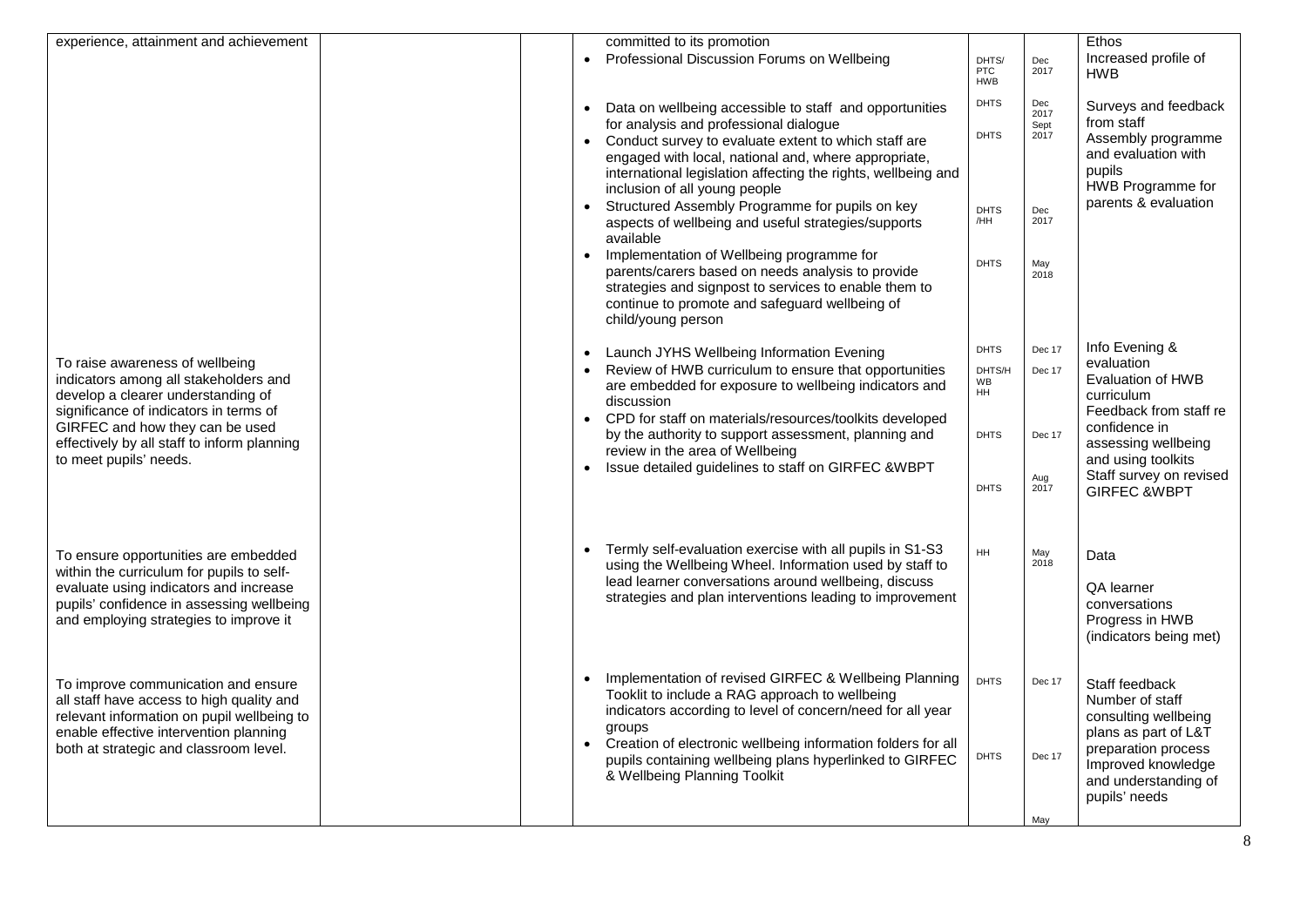| Develop a robust system for tracking<br>wellbeing concerns across the school<br>community including those reported to us<br>by other agencies with a view to<br>identifying common themes which will<br>inform future strategy/ priorities and<br>curriculum planning in the area of HWB |           | Implementation of wellbeing concerns tracking system<br>Quality assurance of House/ASN meetings<br>Regular analysis of wellbeing data including wellbeing<br>concern forms, assessments of wellbeing, child<br>protection, domestic abuse, police concern reports,<br>attendance data | <b>DHTS</b><br><b>SLT</b><br>DHTS/<br><b>HH</b>                       | 2018<br>May<br>2018<br>May<br>2018          | Tracking system to<br>enable Identification of<br>need<br>Data used to inform<br>modifications to<br>curriculum/intervention<br>planning<br>Improved early<br>intervention |
|------------------------------------------------------------------------------------------------------------------------------------------------------------------------------------------------------------------------------------------------------------------------------------------|-----------|---------------------------------------------------------------------------------------------------------------------------------------------------------------------------------------------------------------------------------------------------------------------------------------|-----------------------------------------------------------------------|---------------------------------------------|----------------------------------------------------------------------------------------------------------------------------------------------------------------------------|
| Develop a consistent approach across<br>the authority to addressing areas of<br>wellbeing and improving outcomes for<br>young people                                                                                                                                                     |           | Participation in MFIL groups<br>collaboration and professional discussion with<br>colleagues                                                                                                                                                                                          | <b>SLT</b>                                                            | May<br>2018                                 | Professional dialogue<br>Minutes of meetings<br>Collaborative practice<br>Development of<br>common<br>approaches/policies                                                  |
| Improve average attendance across all<br>quintiles with a focus on achieving 95%<br>attendance for pupils in quintiles 1, 2 and<br>3                                                                                                                                                     |           | <b>Family Learning Officer</b><br>Robust attendance monitoring and Quality Assurance<br>Effective early intervention strategies<br>Adherence to authority policy on attendance                                                                                                        | <b>FLO</b><br>DHTS/<br>HH<br>DHTS/<br><b>HH</b><br><b>DHTS</b><br>/HH | May<br>2018<br>Sept<br>2017<br>Sept<br>2017 |                                                                                                                                                                            |
| Develop staff capacity and confidence in<br>approaches to assessing the wellbeing of<br>children and young people                                                                                                                                                                        | $\bullet$ | Engagement with wellbeing assessment tools developed<br>by authority<br>Professional discussion at PTS meetings<br>CPD for staff                                                                                                                                                      | <b>DHTS</b><br>/HH<br><b>DHTS</b>                                     | Dec<br>2017<br>Dec<br>2017                  |                                                                                                                                                                            |
| All pupils, staff and partners have a clear<br>understanding of expectations and the<br>importance of positive relationships in<br>promoting wellbeing and positive<br>attitudes towards learning                                                                                        | $\bullet$ | Launch of Positive Relationships Policy                                                                                                                                                                                                                                               | <b>SLT</b>                                                            | Aug 17                                      |                                                                                                                                                                            |
| Develop a shared vision for i-aspire<br>moving forward ensuring that the needs                                                                                                                                                                                                           |           | Revisit vision, values and aims<br>Establish roles and responsibilities of support staff                                                                                                                                                                                              | DHTS &<br><b>TEAM</b>                                                 | Oct 17                                      |                                                                                                                                                                            |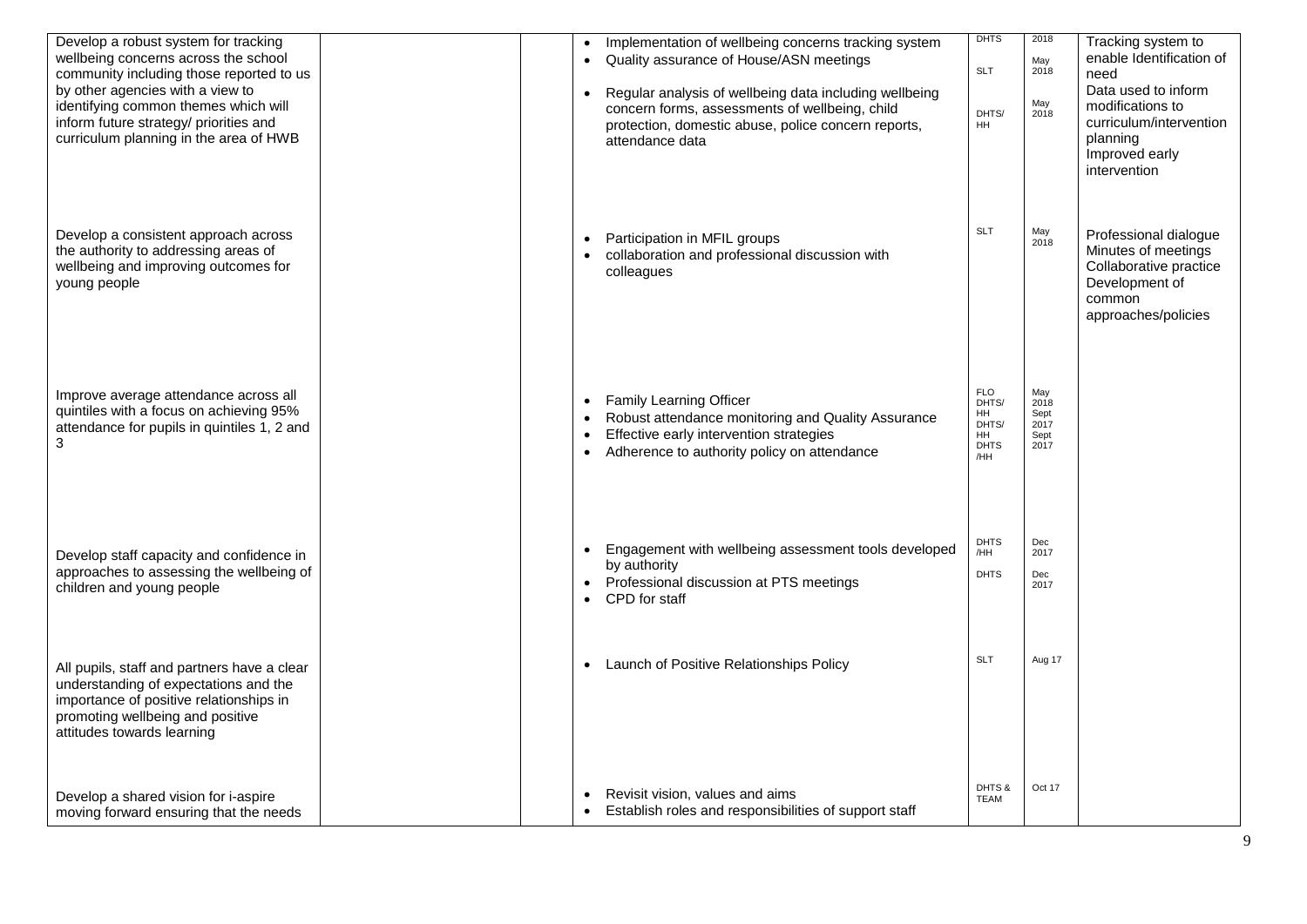| of all learners are met through this<br>provision including those at risk of<br>exclusion                                                                                                 | including SfL, PSM, PSWs and Nurture<br>• Embed self-evaluation with pupils, staff and partners to<br>inform planning for improvement<br>• Evaluation and review                                                                                                                                                                                                                                                                                                                                                                                                                                            | <b>DHTS</b><br>DHTS &<br><b>TEAM</b>                                                | Oct 17<br>Oct 17                                                        |                                                                                                                                                                          |
|-------------------------------------------------------------------------------------------------------------------------------------------------------------------------------------------|-------------------------------------------------------------------------------------------------------------------------------------------------------------------------------------------------------------------------------------------------------------------------------------------------------------------------------------------------------------------------------------------------------------------------------------------------------------------------------------------------------------------------------------------------------------------------------------------------------------|-------------------------------------------------------------------------------------|-------------------------------------------------------------------------|--------------------------------------------------------------------------------------------------------------------------------------------------------------------------|
| An increase in opportunities to<br>celebrate pupil achievement<br>Increased participation in personal<br>$\bullet$<br>achievement including leadership<br>activities across all quintiles | Termly House Assemblies using achievement database<br>now incorporated in GIRFEC spreadsheet<br>• i-participate strategy aligned to PSE programme to<br>ensure link between achievement and skills development<br>is clear<br>• Introduction of our PEF Participation Champion and<br>development of i-achieve strategy to include<br>interventions for those not undertaking personal<br>achievement activities<br>• Expansion of i-lead programme in particular for pupils<br>S1-4 and S5 i-develop linked to school improvement<br>Use of SIMD data to provide an equity plan as well as an<br>$\bullet$ | DHTS/<br>HH<br><b>DHTS</b><br><b>HH</b><br><b>DHTPEF</b><br>PEF CH<br><b>DHTPEF</b> | May<br>2018<br>May<br>2018<br>May<br>2018<br>May<br>2018                | <b>Termly House</b><br>Assemblies<br>Participation analysis -<br>music, sport, clubs,<br>DoE and other<br>leadership<br>opportunities<br>Pupil surveys<br>SIMD data file |
| A reduction in exclusions<br>An increase in opportunities for<br>learners to lead and participate<br>in school improvement<br>Social Justice, Equality and<br>Equity for all learners     | educational rationale for any trip<br>Evaluation and development of the concept of i-aspire<br>Expansion of pupil voice opportunities and creation of<br>$\bullet$<br>pupil voice strategy<br>• Evidence gathering during CSI activities to inform further<br>future actions                                                                                                                                                                                                                                                                                                                                | ALL<br><b>DHTS</b><br><b>HH</b><br><b>DHTS</b><br><b>HH</b><br><b>ELT</b>           | Dec<br>2017<br>May<br>2018<br>May<br>2018<br>May<br>2018<br>May<br>2018 | CSI pupil views and<br>observations                                                                                                                                      |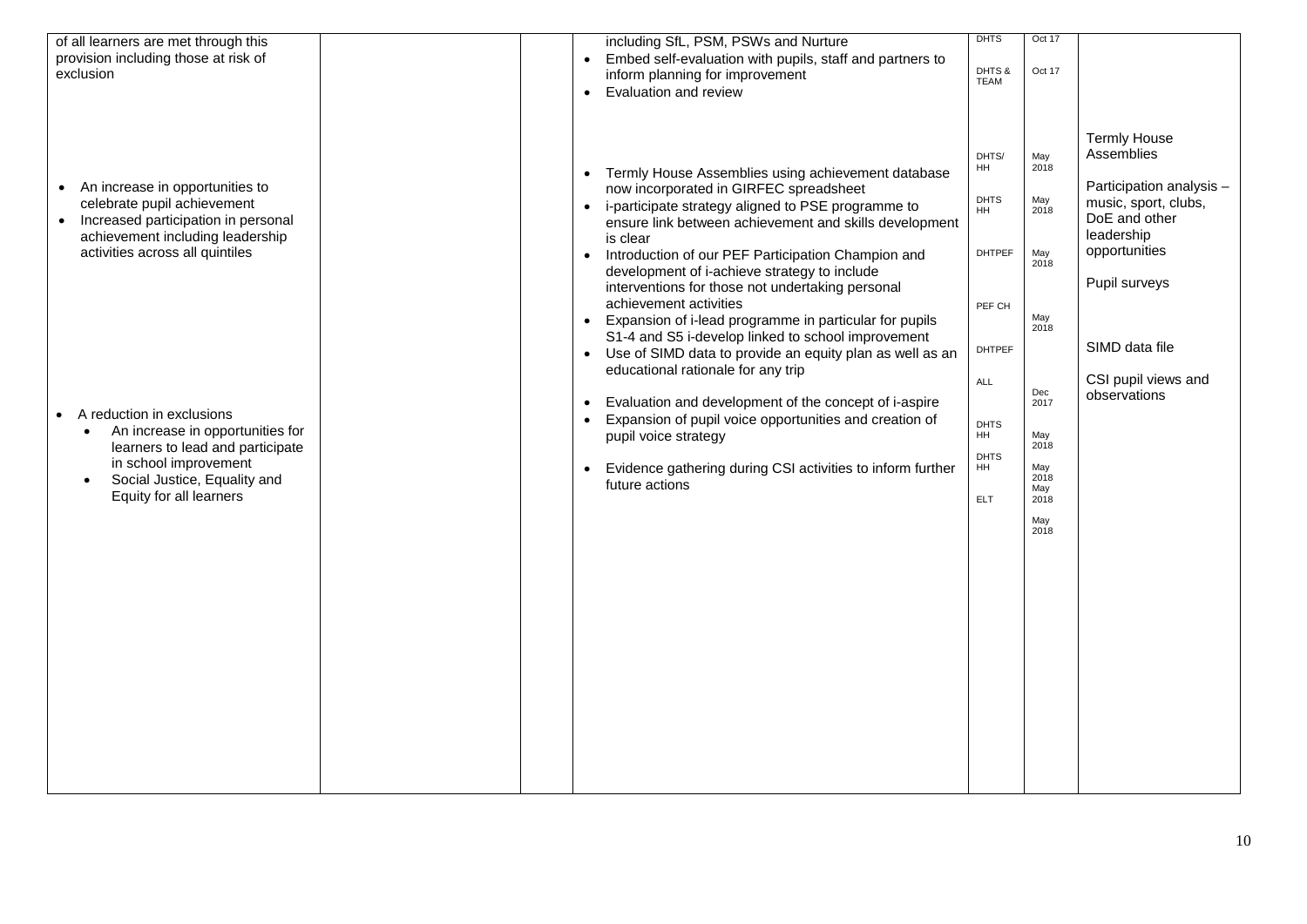| Improvement in employability skills     | □School/ELC Improvement             | 1.3 |           |                                                                            |                           |             |                            |
|-----------------------------------------|-------------------------------------|-----|-----------|----------------------------------------------------------------------------|---------------------------|-------------|----------------------------|
| and sustained, positive school leaver   | ⊠School/ELC Leadership              | 2.3 |           |                                                                            |                           |             |                            |
| destinations for all young people:      | □Teacher/Pract Professonalism       | 3.2 |           |                                                                            |                           |             |                            |
|                                         | ⊠Parental Engagement                |     |           | • i-did policy expanded:                                                   | <b>DHTC</b>               | May         | QA of S3 Profiles and      |
| Progress in skills development can      | □Assess. of Children's Progress     |     |           | o Investigation of use of Telescopic text                                  |                           | 2018        | regular sampling of        |
| be articulated by all pupils ensuring   | $\boxtimes$ Performance Information |     |           | o Use of Show My Homework to encourage input at                            |                           |             | entries in Didbook         |
| pupils are post school ready            |                                     |     |           | home                                                                       |                           |             |                            |
|                                         |                                     |     |           | o Extend PS time one day each month to coincide                            |                           |             | Improved frequency of      |
|                                         |                                     |     |           | with SP self-evaluation exercise                                           |                           |             | entries in Didbook         |
|                                         |                                     |     |           | $\circ$ Training day S1-3                                                  |                           |             |                            |
|                                         |                                     |     |           | Consideration of Skills Framework for staff                                |                           |             | Pupil focus group data     |
|                                         |                                     |     |           | o Review of use of PS time 2018/19                                         |                           |             |                            |
|                                         |                                     |     |           |                                                                            |                           |             | Improvement in             |
| All pupils to achieve a positive        |                                     |     |           |                                                                            |                           |             | positive destinations      |
| destination that meets their            |                                     |     | $\bullet$ | i-choose rationale revisited to align with pupil self-                     | <b>DHTC</b>               | Nov<br>2017 | and categories across      |
| aspirations regardless of SIMD,         |                                     |     |           | evaluation of their skills development in Didbook                          |                           |             | all quintiles, gender,     |
| gender, LAC or ASN status               |                                     |     |           |                                                                            |                           |             | LAC or ASN group -         |
|                                         |                                     |     |           | Targeted aspirational sessions linked to non-UCAS                          | HH<br>PEF CH              | Oct<br>2017 | Insight                    |
|                                         |                                     |     |           | applicants on a one to one basis focusing on SIMD as                       | T <sub>2</sub> W          |             |                            |
|                                         |                                     |     |           | well as gender                                                             |                           |             | Baseline information       |
|                                         |                                     |     |           | • Use former pupils as speakers - particularly from SIMD                   | HH.                       | Sep         | and Creativity Strategy    |
|                                         |                                     |     |           | 1-3, 4-6 to raise aspirations and outline life at college,                 | <b>DHTPEF</b>             | 2017        |                            |
|                                         |                                     |     |           | university and employment from a pupil perspective                         |                           |             | Partnership<br>spreadsheet |
|                                         |                                     |     |           | • Strengthening post school programme - Personal                           | HH.                       | Sep         |                            |
|                                         |                                     |     |           | Statement deadlines for all, jobs café for parents and                     | <b>SLT</b>                | 2017        | Baseline and post          |
|                                         |                                     |     |           | pupils, boost group for college applicants with SLT                        |                           |             | partnership event data     |
|                                         |                                     |     |           | Reinforce deadlines and messages through Show My                           | <b>HH</b>                 | Aug<br>2017 |                            |
|                                         |                                     |     |           | Homework for parents                                                       |                           |             | Staff usage of MWOW        |
|                                         |                                     |     | $\bullet$ | Opportunities for All to be a standing item on every PTS                   | HH                        | Aug<br>2017 |                            |
|                                         |                                     |     |           | agenda                                                                     |                           |             | Pupil, parental            |
|                                         |                                     |     |           | Use Key Worker Supporter and T2W teacher support for<br>support S5 leavers | HH.<br>T <sub>2</sub> W   | Dec<br>2017 | feedback                   |
|                                         |                                     |     |           |                                                                            | <b>DHTC</b>               | Dec         |                            |
|                                         |                                     |     | $\bullet$ | Careers Evening to have a part-time college and FA                         |                           | 2017        | Pupil focus groups         |
|                                         |                                     |     |           | focus                                                                      |                           |             | data                       |
| Learners engage in critical and         |                                     |     | $\bullet$ | Creation of Creative Working Group and Creativity                          |                           |             |                            |
| creative thinking                       |                                     |     |           | Strategy                                                                   | <b>DHTC</b>               | Dec<br>2017 | DYW newsletters            |
|                                         |                                     |     |           |                                                                            |                           |             |                            |
| All pupils, parents and staff to have a |                                     |     |           | Partnership working to infiltrate every subject area in the                |                           |             | Departmental self-         |
| greater understanding re the world of   |                                     |     |           | school on a minimum of one occasion to jointly support                     | <b>DHTC</b><br>DP         | Sep         | evaluation re Small        |
| work                                    |                                     |     |           | curriculum design and delivery.                                            |                           | 2017        | Test of Change             |
|                                         |                                     |     |           | Further expansion of partnership working to include                        | <b>DHTC</b>               |             |                            |
| Partners impact on curriculum design    |                                     |     |           | parental feedback re career routes                                         | <b>DP</b>                 | Sep<br>2017 |                            |
| and delivery in all subject areas to    |                                     |     |           | My World of Work Ambassadors to help support the                           |                           |             |                            |
| support pupil work place learning       |                                     |     |           | awareness of primary and secondary pupils as well as                       | DHTC                      | Sep         |                            |
|                                         |                                     |     |           | parents and staff in terms of career pathways                              |                           | 2017        |                            |
| <b>Career Education Standard fully</b>  |                                     |     |           | MWOW to be used along with LMI in all subject areas -                      |                           |             |                            |
| embedded                                |                                     |     |           | expand the Small Test of Change to one further instance                    | <b>DHTC</b><br><b>PTC</b> | Sep<br>2017 |                            |
|                                         |                                     |     |           |                                                                            |                           |             |                            |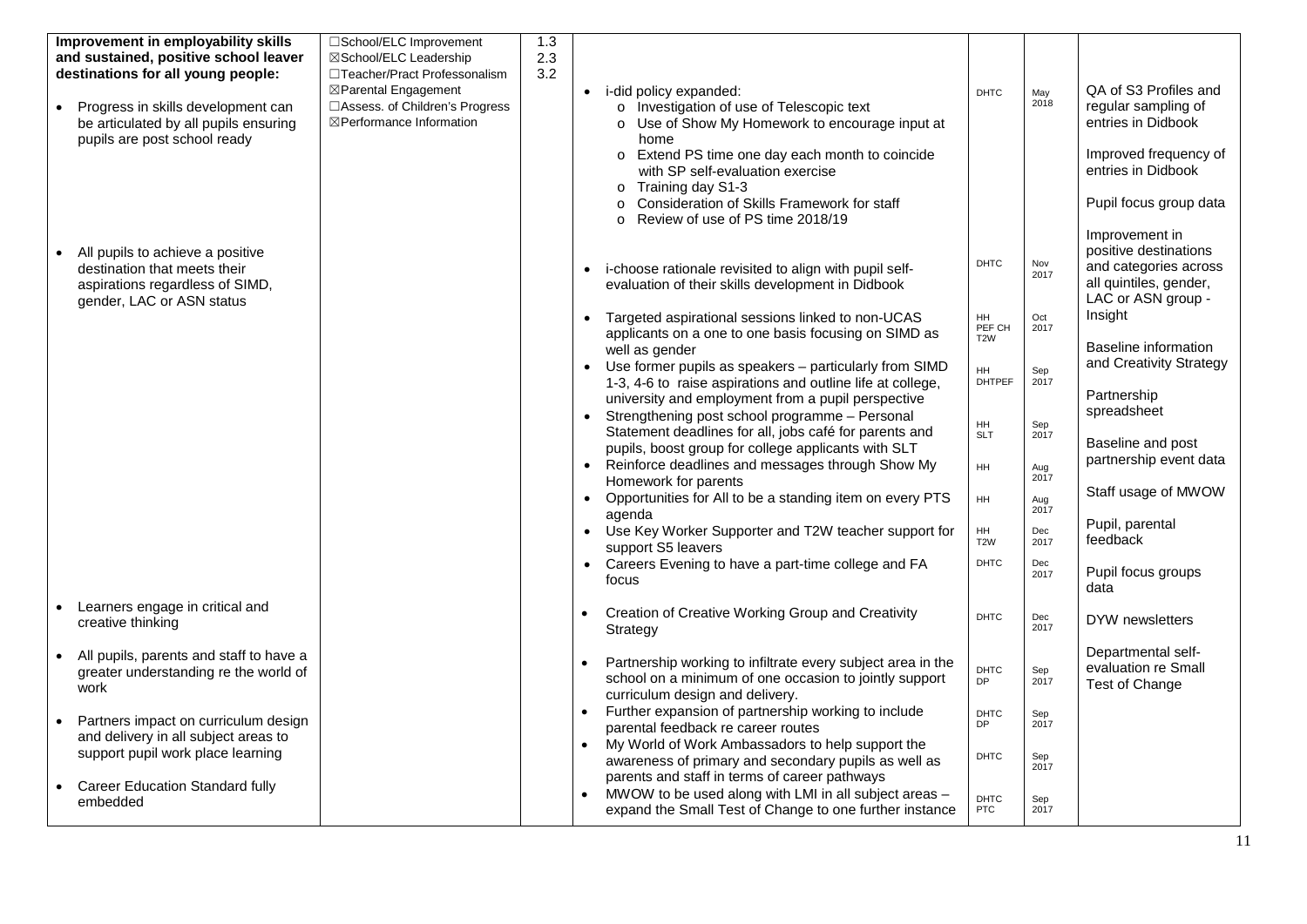|  | <b>DHTPE</b><br>Oct<br>An increase in information to parents and pupils are<br>2017<br>HH<br>varied pathways; including MA, FA<br><b>DHTC</b><br>Oct<br>Joint October INSET plans with cluster primaries<br>2017 |
|--|------------------------------------------------------------------------------------------------------------------------------------------------------------------------------------------------------------------|
|  | Oct<br><b>DHTC</b><br>Expansion of leavers questionnaires, BGE focus groups<br>2017<br><b>HH</b><br>and parental feedback to audit Career Education<br>Standard                                                  |
|  | <b>DHTC</b><br>Oct<br>2017<br>DYW termly newsletter to demonstrate progress,<br>innovations and LMI                                                                                                              |
|  | DHTC<br>Oct<br><b>DP</b><br>2017<br>Expansion of Focused DYW Vision events including<br>Recruitment and Selection events for SP pupils                                                                           |
|  |                                                                                                                                                                                                                  |

**Additionality: Pupil Equity Funding Plan:**  *Closing the attainment gap between the most and least advantaged children* 

**PART 1: Contextual Data Analysis & Rationale**

**\***

# **a) Background**

**JYHS is a non denominational secondary school in West Lothian, serving the communities of Dedridge, Bankton, Murieston and Bellsquarry. Our social demographic profile is polar with 33% of Young People living in SIMD 1-3 and 53% living in SIMD8-10. On average 12% of young people are registered for FME. Each year we usually have 20% of our pupils coming from outwith Catchment schools. 2017/2018 this has risen to 33%.**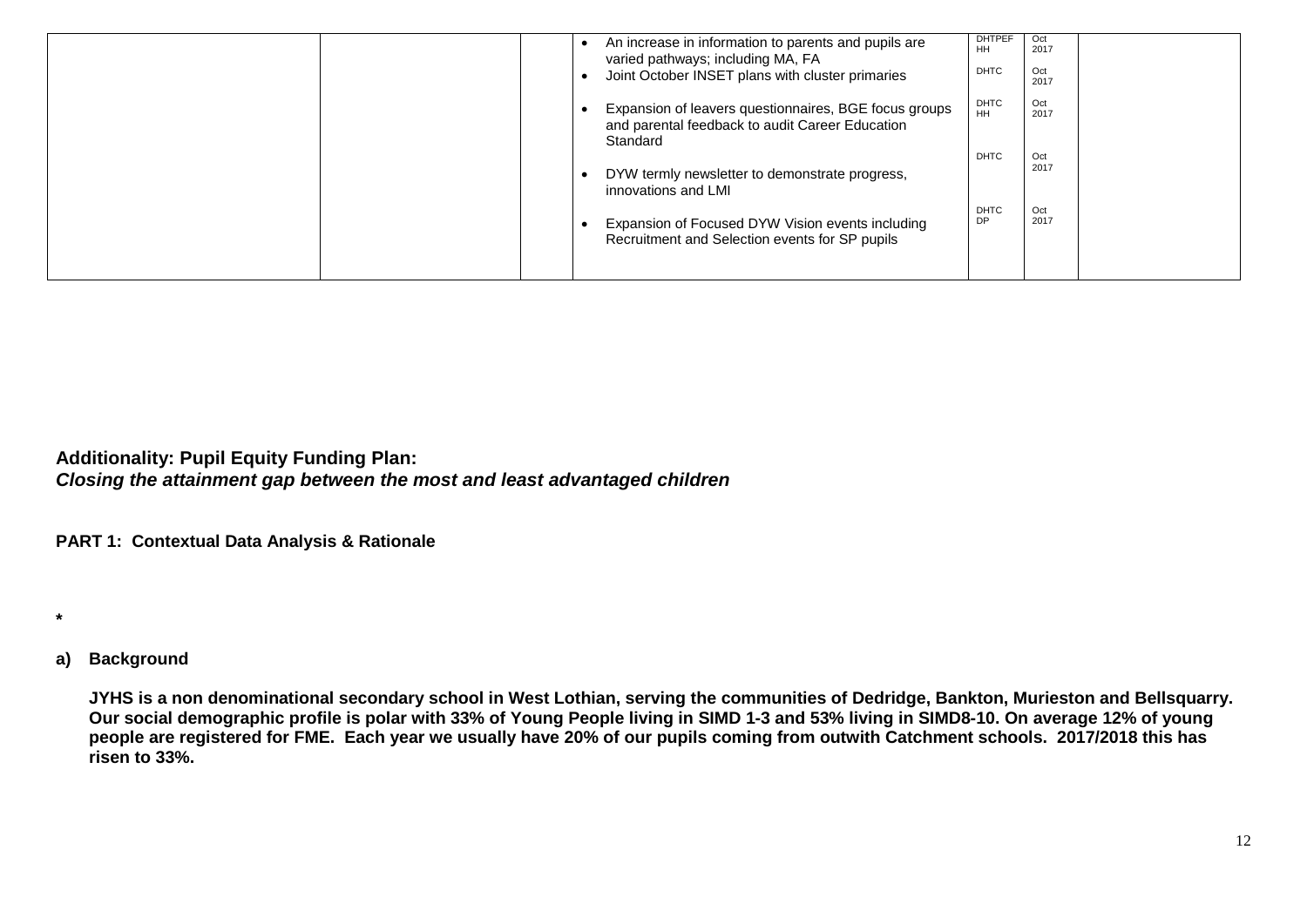

### **b) Data**

**Our Data incudes Attendance/Exclusions/Attainment in BGE and Senior Phase. Faculty Exit point Data/SIMD data and SFL/ASN Data and participation data including post school positive destinations. All of this is whole school but analysed individually per yeargroup/cohort.**

**Some examples of which are illustrated below.**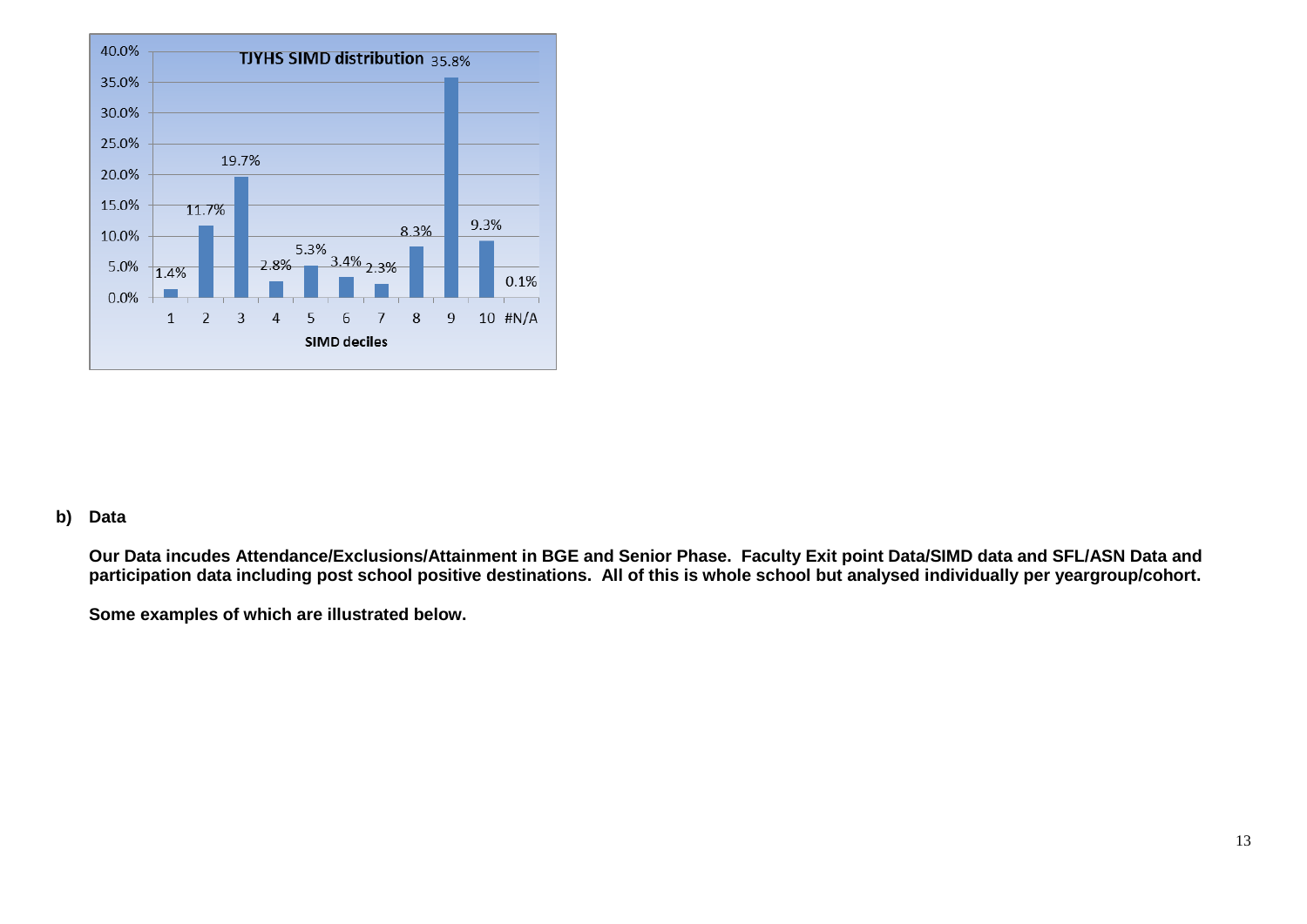

**C) What is our 'gap' and who are our target groups and their barriers to learning?**

**After thorough analysis of data (illustrated below). We have identified gaps and patterns of attainment and participation which reflect the pattern of SIMD within our school. Pupils living in lower SIMD are performing less well than pupils living in higher SIMD areas. Pupils in lowers SIMD are excluded more, attend less and are late more often than pupils from High SIMD. Pupils from lower SIMD also participate less in the life of the school and appear to be less involved with the areas of success celebrated the most by the school such as Trips,**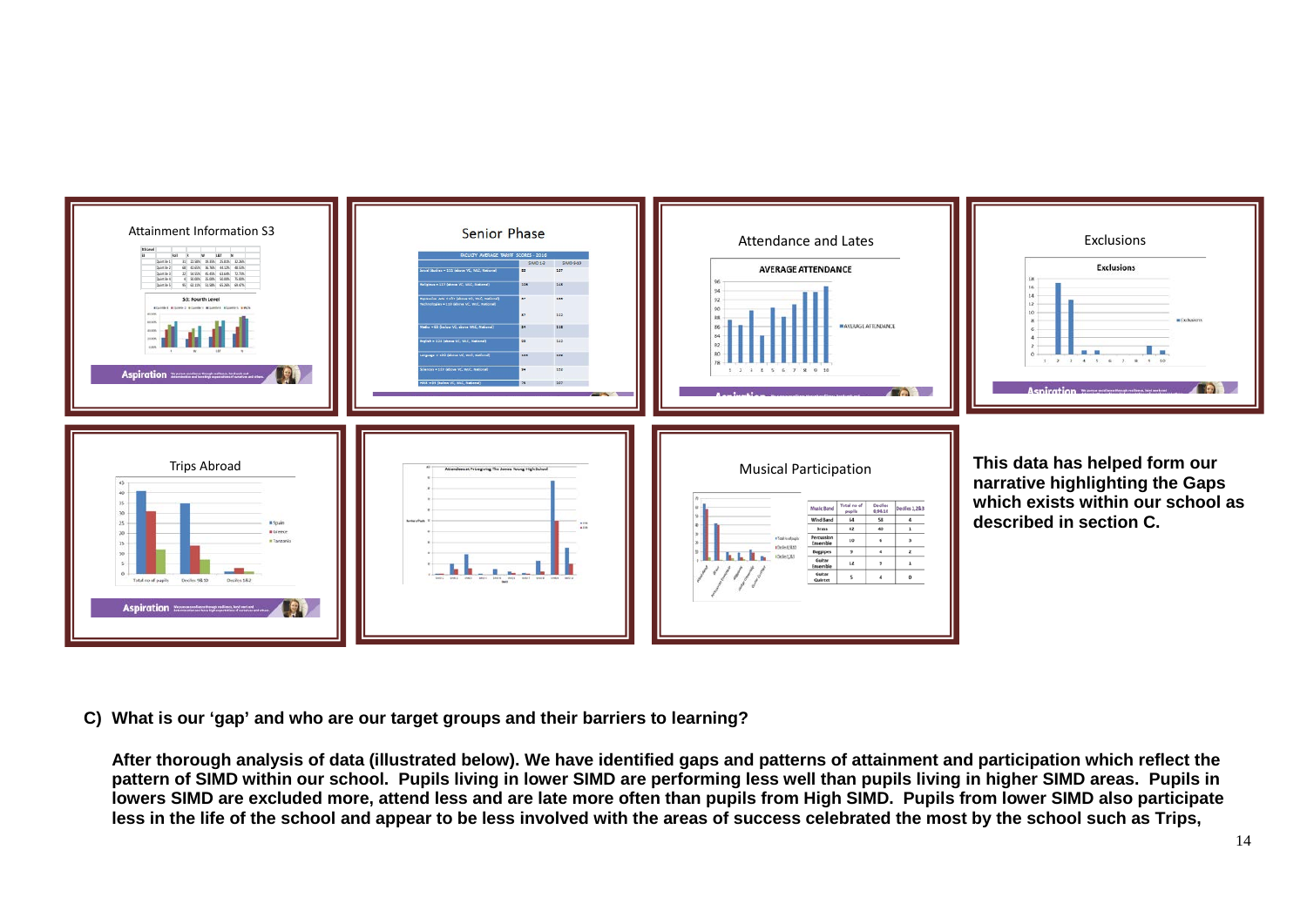**Musical participation, prize giving etc. It is also very clear from faculty analysis that there is a significant gap between the lower SIMD and Higher SIMD in terms of tariff points accumulated per faculty, without exception. We also identified that in S3, there is a pattern of lower SIMD = Lower attainment in areas of excellence.**

**Targeted groups will include some young people who are in receipt of free school meals, who live in an SIMD decile 1-3 area, are care experienced or are identified as having an additional support need. Although these will be the main target groups, they will be extended to include pupils who are facing other potential barriers to learning including young carers, those with English as an additional language and any other factors which may impact on their learning potential.**

#### **d)Summary/overview of proposal & non-negotiable outcomes**

**Increase in Literacy and Numeracy in Q1 and 2 in line with Gvt Stretch aims**

**There will be a larger representation of Lower SIMD pupils in areas of excellence.**

**The patterns of excellence and participation highlighted from our data will not be dictated by SIMD going forward**

#### **PART 2: Actions & Outcomes**

| <b>PEF Priority</b> | <b>Proposed Actions &amp; Resources</b><br>(These should be based around the organisers of<br>Learning & Teaching, Leadership, and Families &<br>Communities. Also consider activities within and beyond<br>the classroom)                                                                                                         | What is the expected impact on<br>reducing the gap in your context of<br>your proposed actions?<br>(What story will your data tell by end of next<br>session? By June 2020? You should include any<br>targets linked to data) | How will you measure the impact?<br>(You must be specific here in terms of:<br>new and existing performance data and other quantitative<br>and qualitative information that will be required<br>plans for how data will be collected and reported)                                                                                                                    |
|---------------------|------------------------------------------------------------------------------------------------------------------------------------------------------------------------------------------------------------------------------------------------------------------------------------------------------------------------------------|-------------------------------------------------------------------------------------------------------------------------------------------------------------------------------------------------------------------------------|-----------------------------------------------------------------------------------------------------------------------------------------------------------------------------------------------------------------------------------------------------------------------------------------------------------------------------------------------------------------------|
| Literacy            | Expansion of Literacy Pathway to include<br>targeted pupils identified for S2-S3 as well as<br>S1<br>Literacy Ambassadors to support literacy work<br>in BGE classes<br>Literacy PEF Champion to support Quintile<br>1&2 pupils underperforming in Writing and<br>Reading<br>Supported interventions for S1 small group<br>setting | Increase from 71% to 85% in writing in<br>Quintile 1 and 2<br>Increase from 78% to 85% in reading in<br>Quintile 1 and 2                                                                                                      | West Lothian Council returns end of S3<br>Performance tracking comparison comparing<br>English assessment data to CAT and CEM<br>predictions to highlight those who are potentially<br>underperforming<br>Reading programme data ascertaining<br>improvement in reading age<br>Literacy Ambassador feedback<br>PEF Champion data collection (see PEF action<br>plans) |
| Numeracy            | Targeted interventions to include timely<br>identification of pupil underperformance in S1-<br>3 in comparison to CAT<br>Inclusion of SIMD and LAC data in<br>departmental T&M records to aid interventions<br>Introduction of Numeracy Ambassadors to<br>support interventions in P7 and S1 including                             | Increase in pupils reaching expected CFE<br>levels in numeracy<br>$Q1 & 2$ are 10% lower than $Q3+4$<br>Level $4 = 50\%$ difference<br>• Level $3 = 10%$                                                                      | West Lothian Council returns end of S3<br>Performance tracking comparison comparing Maths<br>assessment data to CAT predictions to highlight<br>those who are potentially underperforming<br>BGE PF groups<br>PEF Champions<br>٠<br>An increase in pupils reaching expected milestones                                                                                |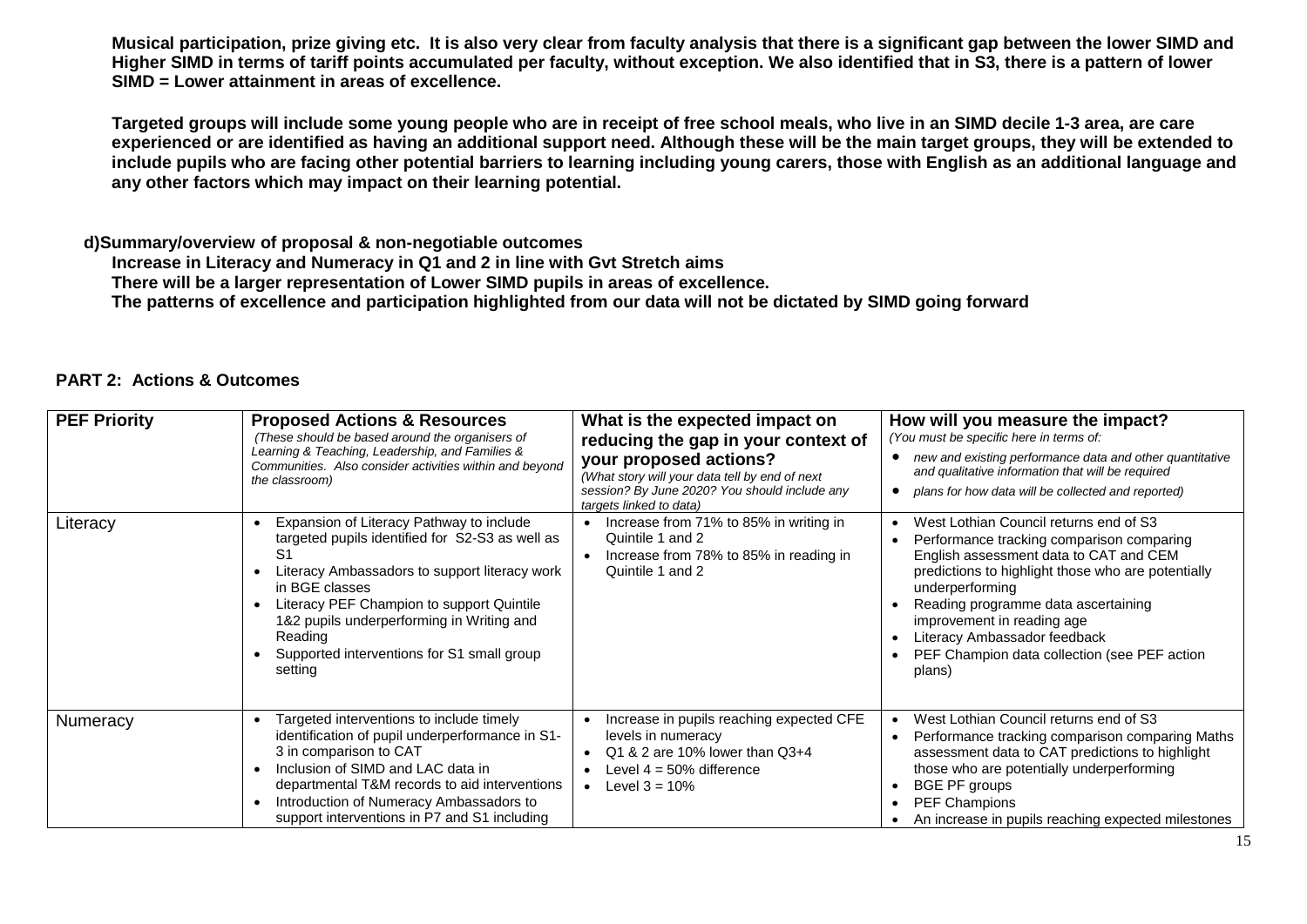|                             | use of PS time<br>Training of 1 staff member in Numeracy<br>Recovery to support interventions including<br><b>Small Group Setting</b><br>• Further primary liaison using Numeracy PT<br>role                                                                              |                                                                                                                                                                                                                                                                                                                                                                                                                                                                    | in numeracy in S1, S2 and S3 - further detail to<br>come                                                                                                                                                                                                                                                                                                                                                                                                                                                                          |
|-----------------------------|---------------------------------------------------------------------------------------------------------------------------------------------------------------------------------------------------------------------------------------------------------------------------|--------------------------------------------------------------------------------------------------------------------------------------------------------------------------------------------------------------------------------------------------------------------------------------------------------------------------------------------------------------------------------------------------------------------------------------------------------------------|-----------------------------------------------------------------------------------------------------------------------------------------------------------------------------------------------------------------------------------------------------------------------------------------------------------------------------------------------------------------------------------------------------------------------------------------------------------------------------------------------------------------------------------|
| <b>Health and Wellbeing</b> | Children First Family Learning Officer to work with<br>pupils and families who have attendance and late<br>coming issues                                                                                                                                                  | Increase in average attendance from 87%<br>in quintile 1 to 95%<br>Reduction in late coming from an average<br>of 8 in quintile 1 and 2<br>* data accurate at March 2017                                                                                                                                                                                                                                                                                           | • Seemis data attendance and late coming                                                                                                                                                                                                                                                                                                                                                                                                                                                                                          |
| <b>Across Learning</b>      | Central PEF Posts:<br>Numeracy, Literacy and Health & Wellbeing PEF<br>Leads have been established to provide strategic<br>advice, support and CLPL to schools.<br>PEF Manager post has been provided to assist<br>schools in relation to Finance, HR and<br>Procurement. | This team will support schools as follows:<br>Identifying the gap and providing a<br>baseline<br>• Assist with sourcing appropriate staff and<br>resources to fulfil the intervention<br>strategies<br>• Assist with measuring the impact of the<br>strategies<br>• Sharing good practice across the schools<br>to assist with 2018 planning<br><b>Provide Professional Learning</b><br>Opportunities for Literacy, Numeracy and<br>H&WB in order to upskill staff | HTs will be asked at the end of the financial year to<br>provide feedback in relation to these central posts. This<br>information will be used to determine if these positions<br>have been effective in assisting schools to fulfil their<br>strategies aimed as closing the gap.<br>A decision will be made in March 2017 if these posts<br>should be extended beyond this date.<br>Professional Learning Opportunities will be evaluated<br>and their impact will be measured in schools by staff<br>undertaking the training. |
|                             | Introduction of Tapestry Programme for all staff                                                                                                                                                                                                                          | Improved pedagogy to support high quality<br>learning and teaching on questioning,<br>feedback, differentiation - all staff involved<br>in TLC group<br>Raised attainment for all<br>Learners from Quintile 1 and 2 are able to<br>support each other's learning and take<br>increased responsibility for their own<br>learning                                                                                                                                    | • Learner conversations, learning walks and evidence<br>of feedback<br>• Comparative analysis of questions and tasks that<br>motivate and elicit evidence of learning<br>• Measure of self-regulation techniques to support<br>Learning to Learn programme                                                                                                                                                                                                                                                                        |
|                             | PEF Champs                                                                                                                                                                                                                                                                | Identification and direct working with<br>specific groups of pupils within curriculum<br>areas<br>• Clear identification of appropriate learner                                                                                                                                                                                                                                                                                                                    | Increased attainment in subject data T&M<br>spreadsheets<br>Increased attendance to 90%                                                                                                                                                                                                                                                                                                                                                                                                                                           |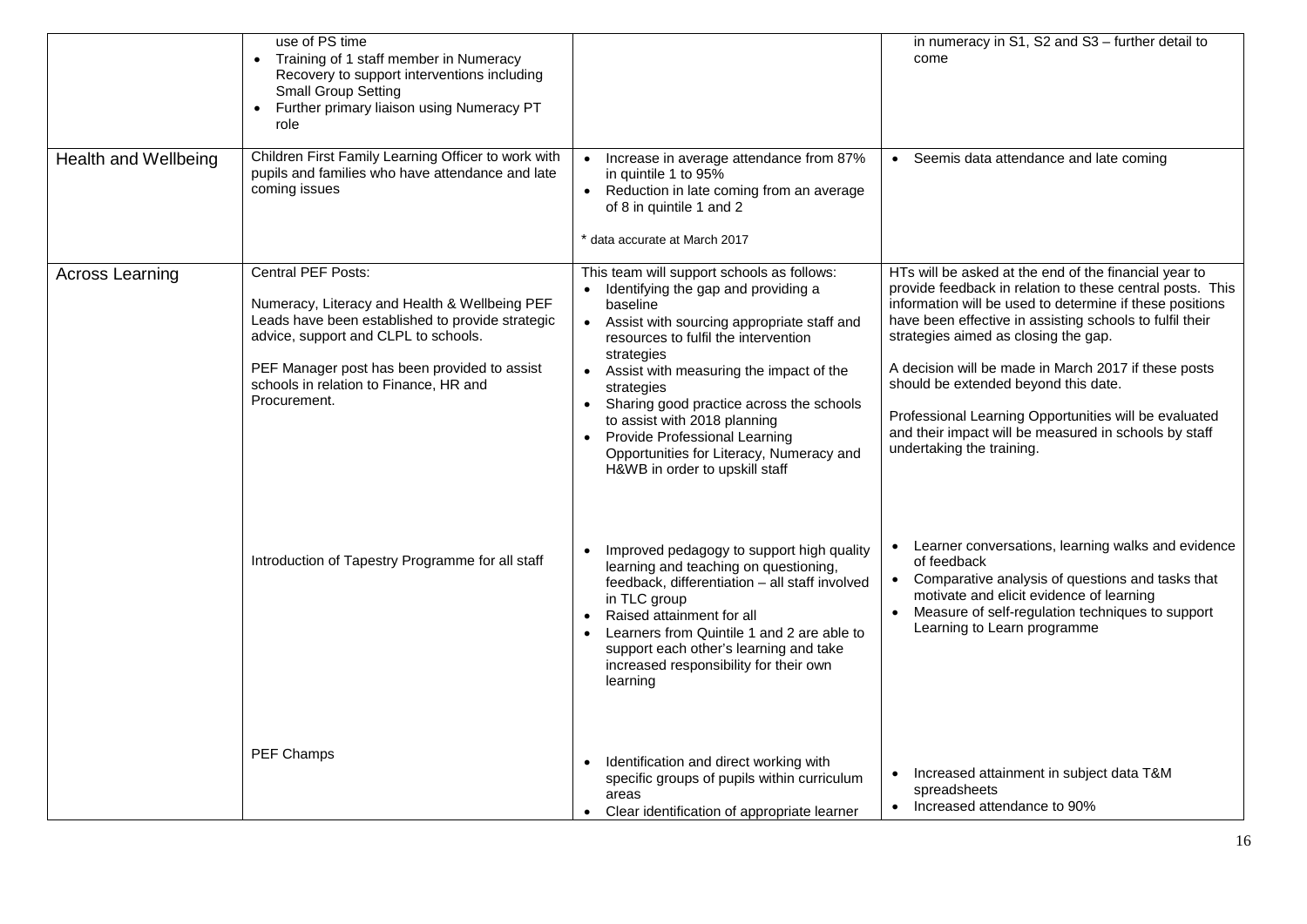|  | pathways across curriculum                  | Reduction in exclusions from 70% in SIMD 1-3        |
|--|---------------------------------------------|-----------------------------------------------------|
|  | Identifying trends in exclusions, absences, | Reduction in lates per pupil from 6 in S1-S3        |
|  | lates and recommending interventions        | Increased participation data in supported study and |
|  | Increase in participation with targeted     | Personal Achievement areas in School SIMD Data      |
|  | groups/Personal Achievement and Study       | file                                                |
|  | Support                                     |                                                     |